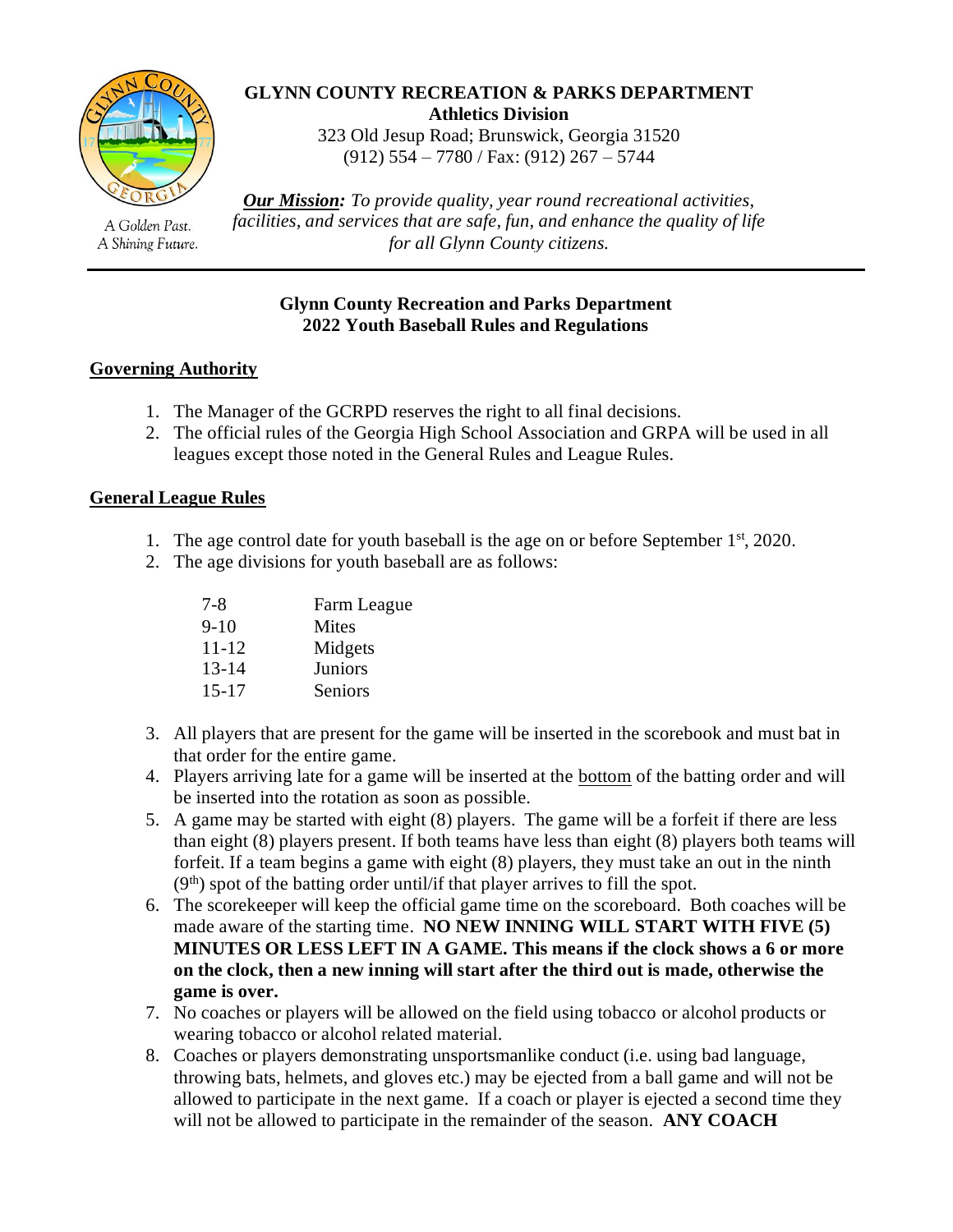### **EJECTED FROM ANY GAME WILL NOT BE ALLOWED TO COACH OR ASSIST IN AN ALLSTAR GAME. ALSO, ANY COACH WHO REMOVES HIS TEAM FROM THE FIELD WILL BE SUSPENDED FROM COACHING ANY SPORT INDEFINITELY.**

- 9. A game that cannot be completed, except due to time limit, will be completed from the stopping point on a newly scheduled date if time and field space allows. The game will continue with the lineup and the field assignments the same as when the game was stopped. If a player is not available for the continuation then a player that was not available for the first game may be entered into the open position in the lineup. A game will be considered complete if the home team is ahead after the visitor's bat in the top of the fourth inning or if the home team has completed the bottom of the fourth inning.
- 10. If a game is tied after the time limit for that league, the game will remain a tie.
- 11. The speed up rule will be used in all leagues (the catcher on base with two outs the player who made the last out will replace him). This rule will not apply when the home team has their last at bat.
- 12. The home team will occupy the first base dugout.
- 13. The catcher is required to wear catcher's equipment including helmet, cup, shin guards, and chest protector. (Cup must be worn inside pants.)
- 14. Batters must wear batting helmets at all times.
- 15. When sliding to a base, headfirst sliding will not be allowed in leagues that wear face masked helmets. This will constitute an out. This does not apply when diving back to a base.
- 16. After (1) one warning per game, per player for slinging her/his bat, the batter will be out, a dead ball called, and no runner advances.
- 17. Shoes are mandatory for playing youth baseball games. Rubber molded cleated shoes are approved for use. **Steel spikes are approved for the Junior division**.
- 18. No jewelry is to be worn during games. This means no watches, earrings, necklaces, etc.
- 19. If a pitcher is removed from the mound then he is not able to return as pitcher during that game.
- 20. The GRPA run rule will be used in all age divisions. The run rule is as follows: ten (10) runs after five (5) innings, twelve (12) runs after four (4) innings, and fifteen (15) runs after three (3) innings.
- 21. A new inning will begin after the third out is made in the bottom of the current inning and more than 5 minutes left in the game.
- 22. The rotation rule will apply in all leagues. All players will play in each game. All players that are not going into the field in the first inning must go on the field in the second inning. Example: In the first inning, John, Jimmy, and Jerry are on the bench. When your team goes on the field in the second inning, John, Jimmy, and Jerry must go on the field leaving three different players on the bench. The same three players cannot be on the bench two innings in a row.
- 23. A player may play up no more than one year. Example: If Jimmy is eight years old then he can move up into the Mite League as an eight year old.
- 24. If a player is injured during an at-bat and cannot continue the at-bat (at the umpired discretion), it will be nullified, and the next batter listed in the official lineup will come to the plate with a new count with no penalty enforced. If a player is injured while playing defense and is unable to bat when his/her turn comes up in the official batting order (at the umpired discretion), his/her spot in the batting order will be skipped with no penalty enforced.

# **League Rules**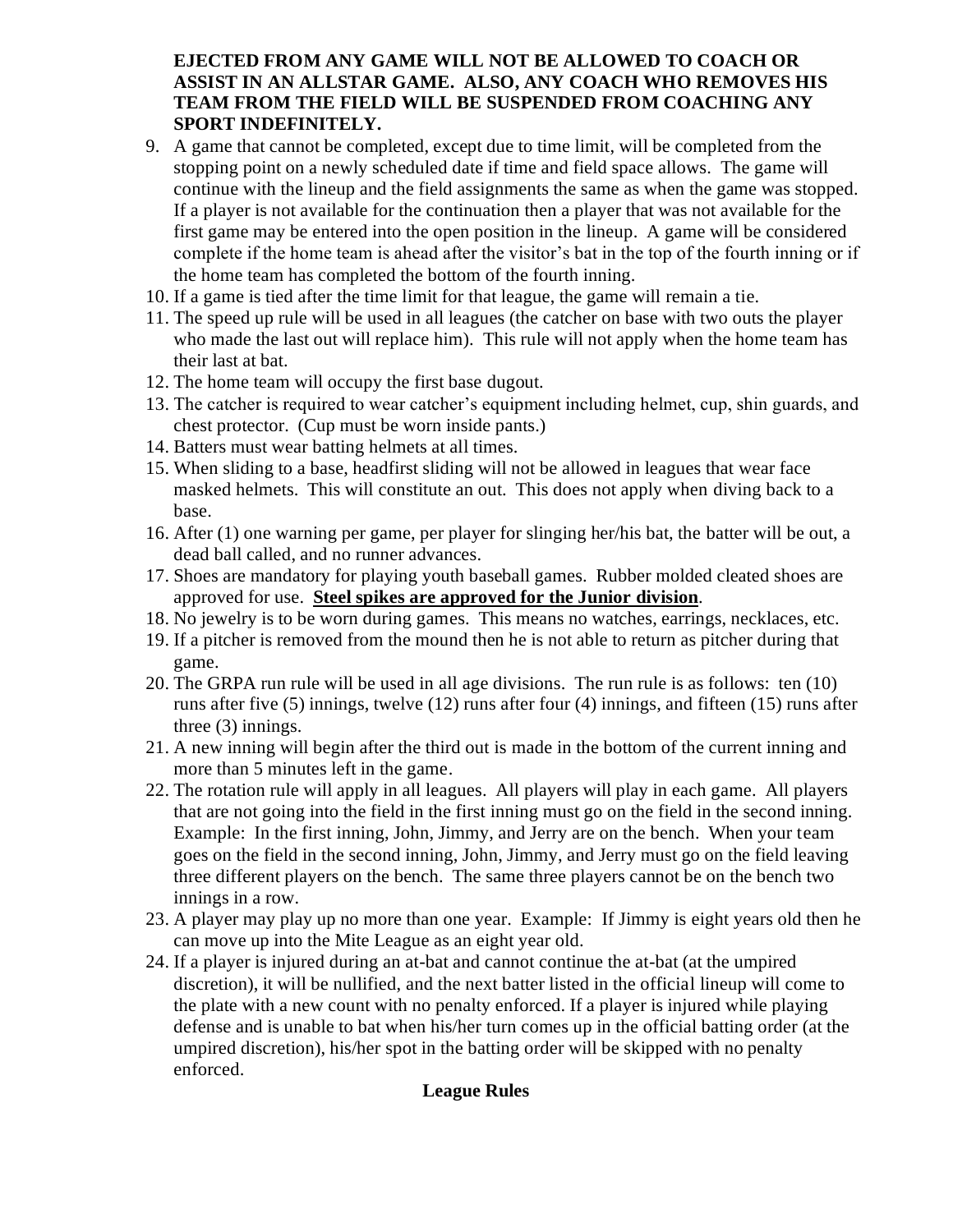# **Farm League 7-8**

- 1. A complete game will consist of six innings, one hour, or with the home team at bat and winning with five minutes or less left in the game.
- 2. The infield fly rule will not be in effect.
- 3. A team may not score more than (7) runs per inning. Play will stop after the seventh run scores.
- 4. The batting teams coach will pitch to their team at a distance of 30 feet. The pitch must be overhand with no arc.
- 5. There is no bunting or base stealing.
- 6. A batter is allowed five pitches. If the fifth pitch is fouled the batter will receive another pitch until he hits fair or misses. A batter is out on three swinging strikes.
- 7. (10) players constitute a team. Players must play in their designated position with one pitcher and one catcher. All outfielders must be on the outfield grass. The pitcher must have one foot on the clay area behind the pitching coach prior to the pitch.
- 8. Coaches will be allowed to stand outside the outfield lines to encourage and coach defensive players. Coaches will not be allowed to go on the field and arrange their defensive players. Offensive coaches must remain in the coach's box except the coach that is pitching.
- 9. If a batted ball hits the pitching coach it will be ruled a dead ball single and all runners will advance, if forced. If a coach fails to make an attempt to get out of the way of a batted ball or if they purposefully step into the path of a batted ball, the batter will be called out and no runner may advance (umpires discretion). If a live thrown ball hits the on field coach, a dead ball will be called and all base runners will advance one base. This part of the rule does not include throwing the ball back to the pitchers helper after a play has ended or after a pitch has been made.
- 10. To stop play the defensive team must stop the play themselves **OR** timeout may be called on any part of the infield grass. When timeout is granted, the baserunners will move on to the next base if they are past the half-way point in the base path. This will always be up to the discretion of the umpire.
- 11. In the event of an overthrow at **first base only**, each runner on base can advance one base. This only applies on forced out plays. Any other overthrow is regular play and baserunners may continue at their own risk.
- 12. All bats used must be official USA baseball bats.
- 13. The official bat shall be round, and made of wood, metal, or another material acceptable for batting as approved by rules governing play in the GHSA. Regulation aluminum bats which meet GRPA standards are permitted in all divisions. Bat sizes for each division are as follows:

A. In the 8U, 10U & 12U "Major" Divisions, bats must meet USA Baseball bat standards. Approved Bat List:<https://usabat.com/>

About USABat:<http://usabat.com/about>

FAQ:<https://usabat.com/faq/>

Tee Ball Info: https//usabat.com/approved-tee-balls/

Look for the USA Baseball logo on the taper of a bat to know it is approved. Approved Youth bats are 27"-32" with barrel diameters up to 2 5/8". Approved tee-ball bats are 26" and shorter.

- 14. All batters must wear a helmet with a facemask.
- 15. An unhittable pitch thrown by the pitching coach will not be considered one of the batter's five pitches. This is in the judgment of the umpire. If so judged by the umpire a "NO PITCH" call will be made and the batter will not be charged a pitch for it.
- 16. There will be one offensive and one defensive time out per inning.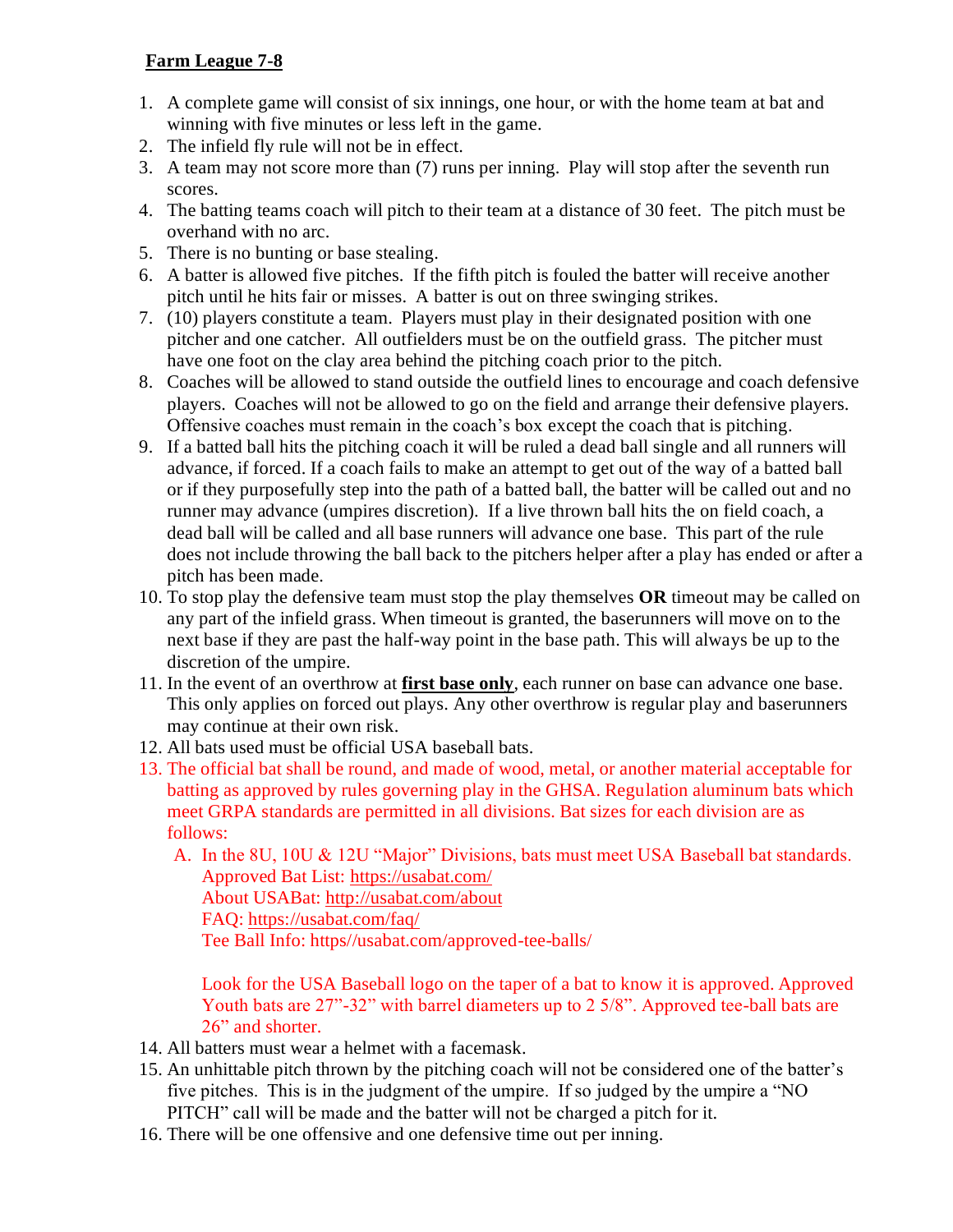- 1. A complete game will consist of six innings, one hour and 30 minutes, or with the home team at bat and winning with five minutes or less left in the game.
- 2. The infield fly rule is in effect.
- 3. A team may not score more than (7) runs per inning. Play will stop after the seventh run scores.
- 4. The pitchers mound will be at a distance of 46 feet.
- 5. The fielding teams coach is allowed to stand in the field behind the pitchers mound to offer instruction to the pitcher.
- 6. Fake bunts are not allowed. It does not matter if contact was made or not.
- 7. (10) players constitute a team. Players must play in their designated position with one pitcher and one catcher. All outfielders must be on the outfield grass.
- 8. If a batted ball hits the on field pitching coach it will be ruled a dead ball single and all runners will advance, if forced. If a coach fails to make an attempt to get out of the path of a batted ball or if they purposefully step into the path of a batted ball, the batter will be called out and no runner may advance (umpires discretion). If a live thrown ball hits the on field coach, a dead ball will be called and all base runners will advance one base. This part of the rule does not include throwing the ball back to the pitcher after a play has ended or after a pitch has been made.
- 9. There is NO automatic stop play rule. The defensive team must stop play themselves.
- 10. All bats used must be official USA Baseball bats.
- 11. The official bat shall be round, and made of wood, metal, or another material acceptable for batting as approved by rules governing play in the GHSA. Regulation aluminum bats which meet GRPA standards are permitted in all divisions. Bat sizes for each division are as follows:
	- A. In the 8U, 10U & 12U "Major" Divisions, bats must meet USA Baseball bat standards. Approved Bat List:<https://usabat.com/> About USABat:<http://usabat.com/about> FAQ:<https://usabat.com/faq/> Tee Ball Info: https//usabat.com/approved-tee-balls/

Look for the USA Baseball logo on the taper of a bat to know it is approved. Approved Youth bats are 27"-32" with barrel diameters up to 2 5/8". Approved tee-ball bats are 26" and shorter.

- 12. All batters must wear a helmet with a facemask.
- 13. Stealing home plate is not allowed.
- 14. Each team must have a catcher (in his position) and not sitting, squatting or standing off to one side or the other.
- 15. There is a maximum of one offensive and one defensive time out per inning.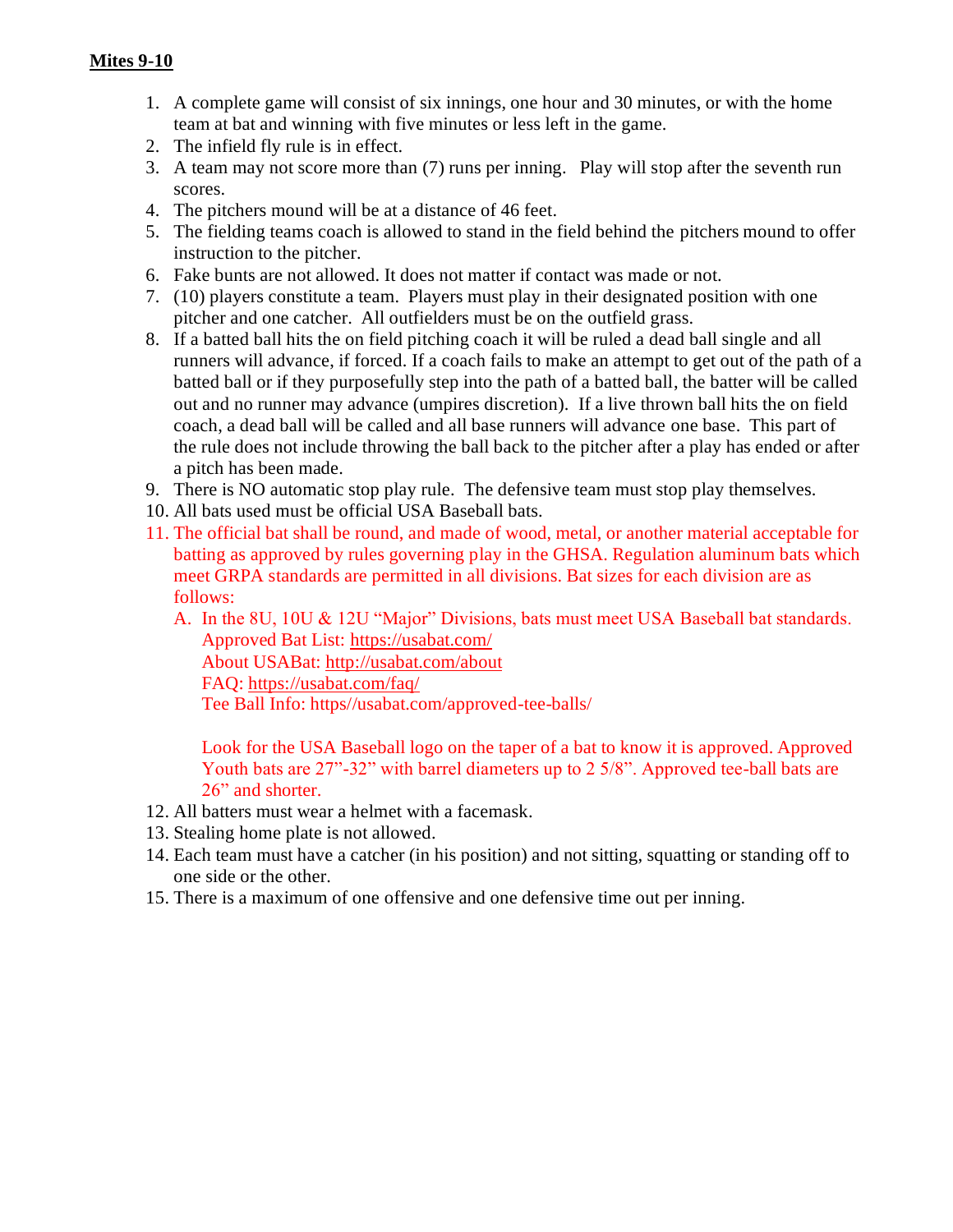### **Midgets 11-12**

- 1. A complete game will consist of six innings, one hour and (30) minutes, or with the home team at bat and winning with five minutes or less left in the game.
- 2. The infield fly rule is in effect.
- 3. Three strikes is an out whether the third strike is caught or not.
- 4. A team may not score more than (7) runs per inning. Play will stop after the seventh run scores.
- 5. Pitchers may pitch a maximum of six innings per game.
- 6. A pitcher who throws 30 or less pitches in a day requires no rest period. A pitcher who throws between 31 and 60 pitches in a day requires 1 calendar day of rest. A pitcher who throws between 61 and 85 pitches in a day requires 2 calendar day's rest. The maximum number of pitches that can be thrown in a game/day is 85 pitches. Exception: If the pitch limit is reached during an at bat the pitcher may continue to pitch until the batter has reached base or has been declared out and/or the 3<sup>rd</sup> out is made to complete the half inning. at which time the pitcher must be replaced. THE PITCH COUNT SHOULD CONTINE TO BE DOCUMENTED AS LONG AS THE PITCHER IS ON THE MOUND.
- 7. A relief pitcher will get up to (10) pitches, except for replacing an injured pitcher, in which it will be up to the umpires discretion as for the number of pitches needed to warm-up.
- 8. Breaking balls will be permitted.
- 9. All bats used must be official USA Baseball bats.
- 10. The official bat shall be round, and made of wood, metal, or another material acceptable for batting as approved by rules governing play in the GHSA. Regulation aluminum bats which meet GRPA standards are permitted in all divisions. Bat sizes for each division are as follows:

A. In the 8U, 10U & 12U "Major" Divisions, bats must meet USA Baseball bat standards. Approved Bat List:<https://usabat.com/> About USABat:<http://usabat.com/about> FAQ:<https://usabat.com/faq/> Tee Ball Info: https//usabat.com/approved-tee-balls/

Look for the USA Baseball logo on the taper of a bat to know it is approved. Approved Youth bats are 27"-32" with barrel diameters up to 2 5/8". Approved tee-ball bats are 26" and shorter.

- 11. Stealing is allowed. Leadoffs will be allowed.
- 12. Headfirst slides are not allowed. Penalty for headfirst slide is an out. Diving back to the base is allowed.
- 13. Squaring to bunt and pulling back to swing is not allowed. If a batter squares to bunt, he must either bunt the ball or pull back and take the pitch.
- 14. All batters must wear a helmet with a facemask.
- 15. There will be one offensive time out per inning and three defensive time outs per game without penalty. On the fourth defensive timeout (conference) and for every one thereafter, the pitcher must be removed. A team is not charged a timeout when the pitcher is removed.
- 16. Steel spikes are not allowed.